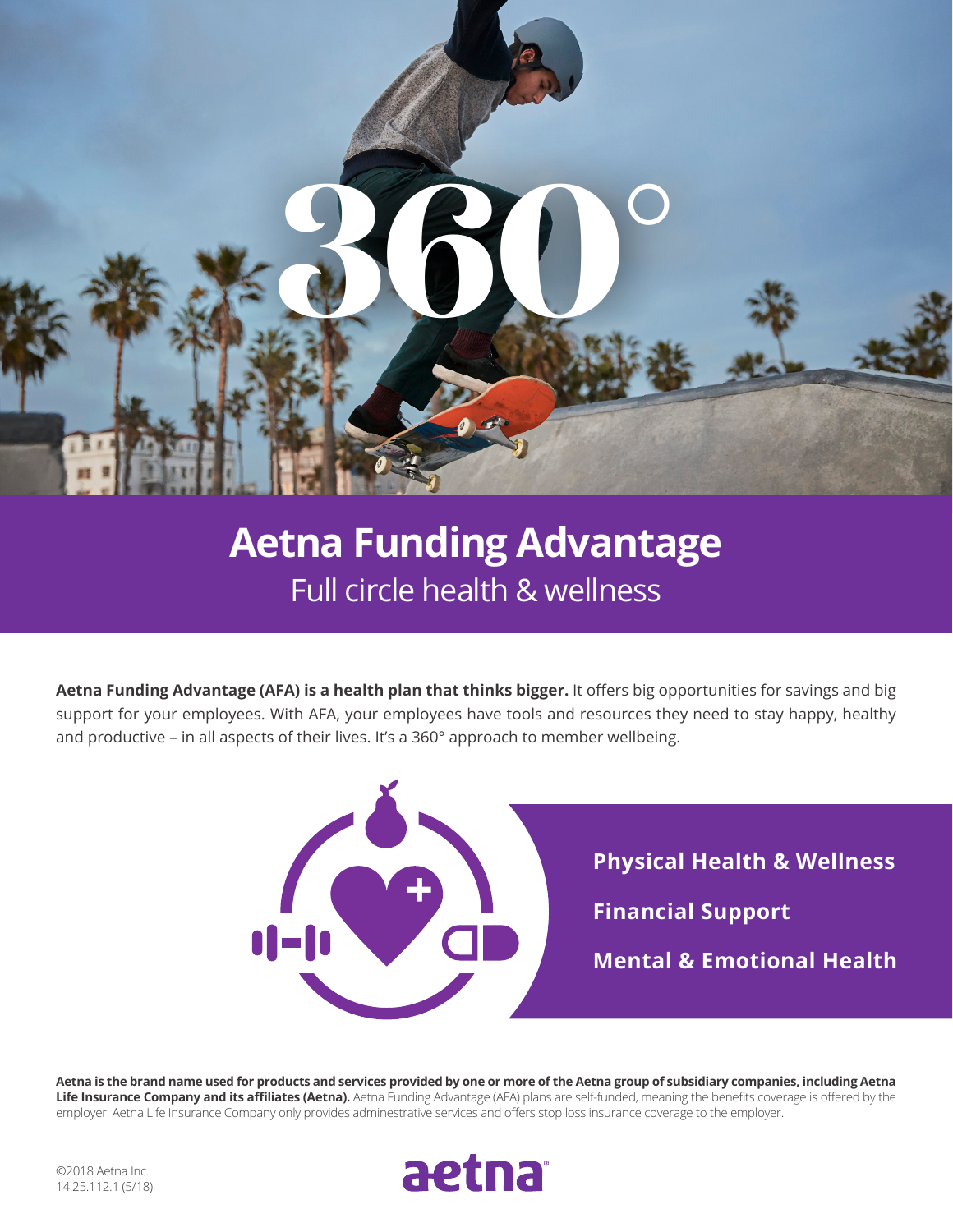# Our value-added programs

#### **Physical health and wellness**

**Disease Management -** helps employees actively manage their health conditions (covers more than 35 health conditions) through nurse counseling and online programs – includes the technology of our MedQuery® program, which compares member data to medical industry standards to identify and alert physicians of opportunities to improve care.

**Enhanced Clinical Review –** helps members get the right test or procedure at a quality, cost-effective facility. Medical specialists review and approve or decline requests for high-tech procedures from physicians.

**Personal Health Record and Simple Steps to a Healthier Life® –** provides an easy way for members to access and manage their medical history, prescriptions and treatment plans right on our secure member website. They can also access a health assessment through Simple Steps to a Healthier Life. With more than a dozen online coaching programs, Simple Steps also helps employees with a wide variety of needs meet their health goals.

**Chat with a nurse or doctor –** connects employees to the Informed Health Line® which can provide information on tests, procedures and treatment options. They can also talk directly to a doctor through Teladoc®.

Teladoc offers 24/7 access to board-certified, telemedicine-trained doctors via phone and video through the website and Teladoc mobile app. These doctors are able to resolve common health issues.

**Maternity care –** offers support to women through mobile app and education mailings during pregnancy and even after their baby is born. The free program includes personalized nurse support for women with at-risk pregnancies.

**Apple Watch® –** is the leading wearable and helps employees and their spouses or partners live healthier lives with built-in Move, Stand and Exercise reminders, and other support. Employees can get a watch for as low as \$25 and their enrolled spouses or partners can get one for as low as \$50 through our enrollment platform - Springboard Marketplace.

**Peerfit® –** helps employees stay active with four free group fitness classes, on average, a month at any gym or fitness center that participates in the Peerfit network –fitness classes include Yoga, Barre, CrossFit, Kickboxing and more.

**Aetna is the brand name used for products and services provided by one or more of the Aetna group of subsidiary companies, including Aetna Life Insurance Company and its affiliates (Aetna).** Aetna Funding Advantage (AFA) plans are self-funded, meaning the benefits coverage is offered by the employer. Aetna Life Insurance Company only provides adminestrative services and offers stop loss insurance coverage to the employer.